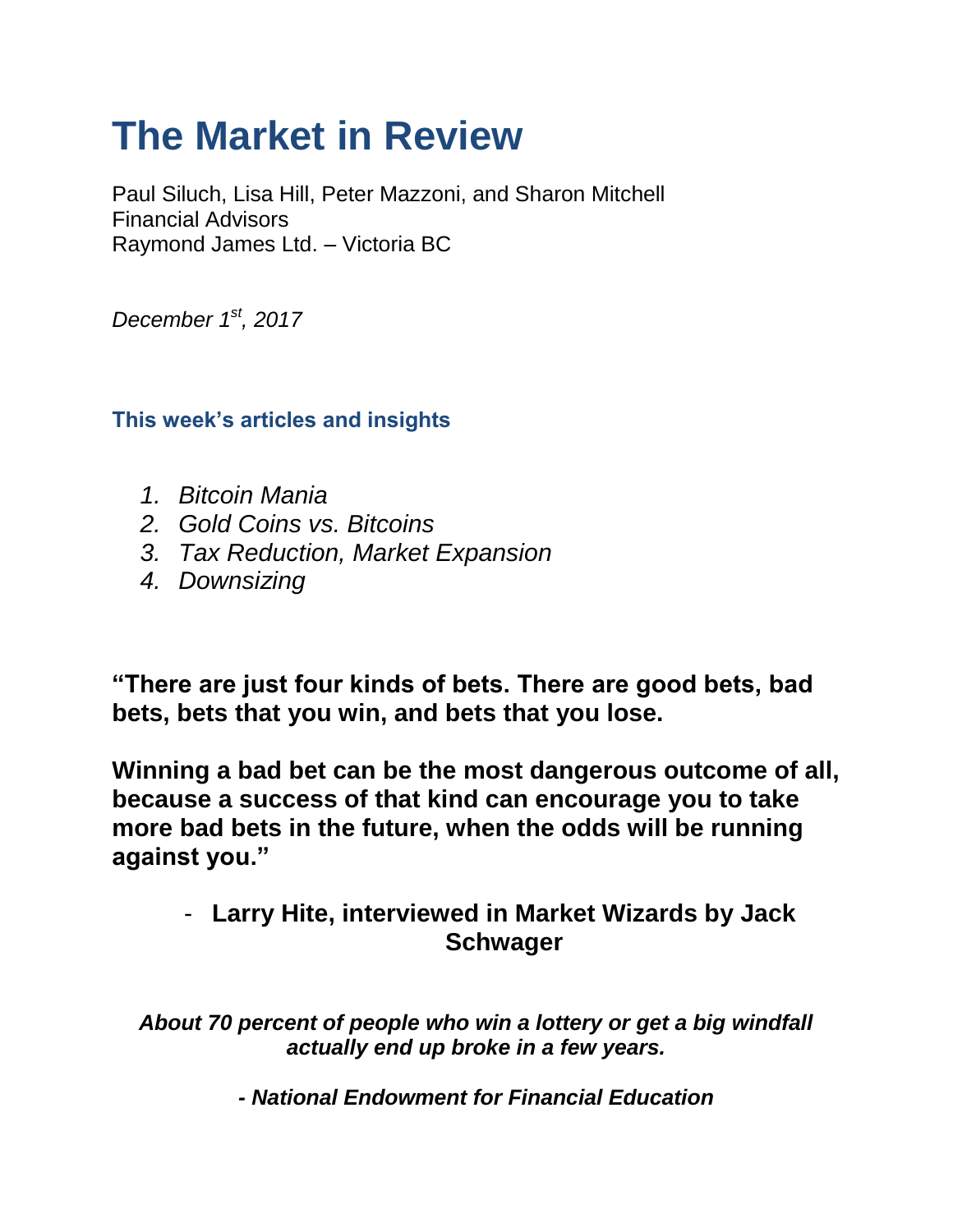# **Your Index Report**

|                     | Current          | Last<br>Week     | Year-to-Date               |
|---------------------|------------------|------------------|----------------------------|
| Dow Jones Ind. Avg. | 24.232 +2.86%    |                  | $+22.61%$                  |
| <b>S&amp;P 500</b>  |                  | $2.642 + 1.53\%$ | +18.02% (+10.88% in \$CDN) |
| <b>TSX</b>          | $16,039 -0.43\%$ |                  | $+4.91\%$                  |

# **Bitcoin Mania**

In 1991, the first diamond was discovered in Canada's Northwest Territories. Diamonds are found in cone-shaped tubes of kimberlite – very old lava tubes that solidify, in simple terms. In southern Africa, which is the most diamond-prolific area of the world, the tops of these kimberlite pipes were eroded away a long time ago. This means less of the original diamond-bearing "cone" is left.

In Canada's arctic, the entire pipes were preserved beneath the ice and snow, which meant any kimberlite pipes discovered could hold far more diamonds than their African counterparts. While this proved to be exactly the case, fewer pipes were discovered than were hoped for, and Canada never became the diamond giant some expected. We produce approximately 9% of world supply today, though they are among the highest quality in the world.

When the first discovery was made, the price of shares of any mining company with claims within a thousand miles of the Ekati discovery skyrocketed. Scores of miners changed their names to include diamond-this and kimberlite-that, and even more new companies were floated. The company - Diamet Minerals - that made the first discovery, rose from pennies to over \$50 until it was acquired by de Beers. The diamond mania lasted several years before the reality of few discoveries set in.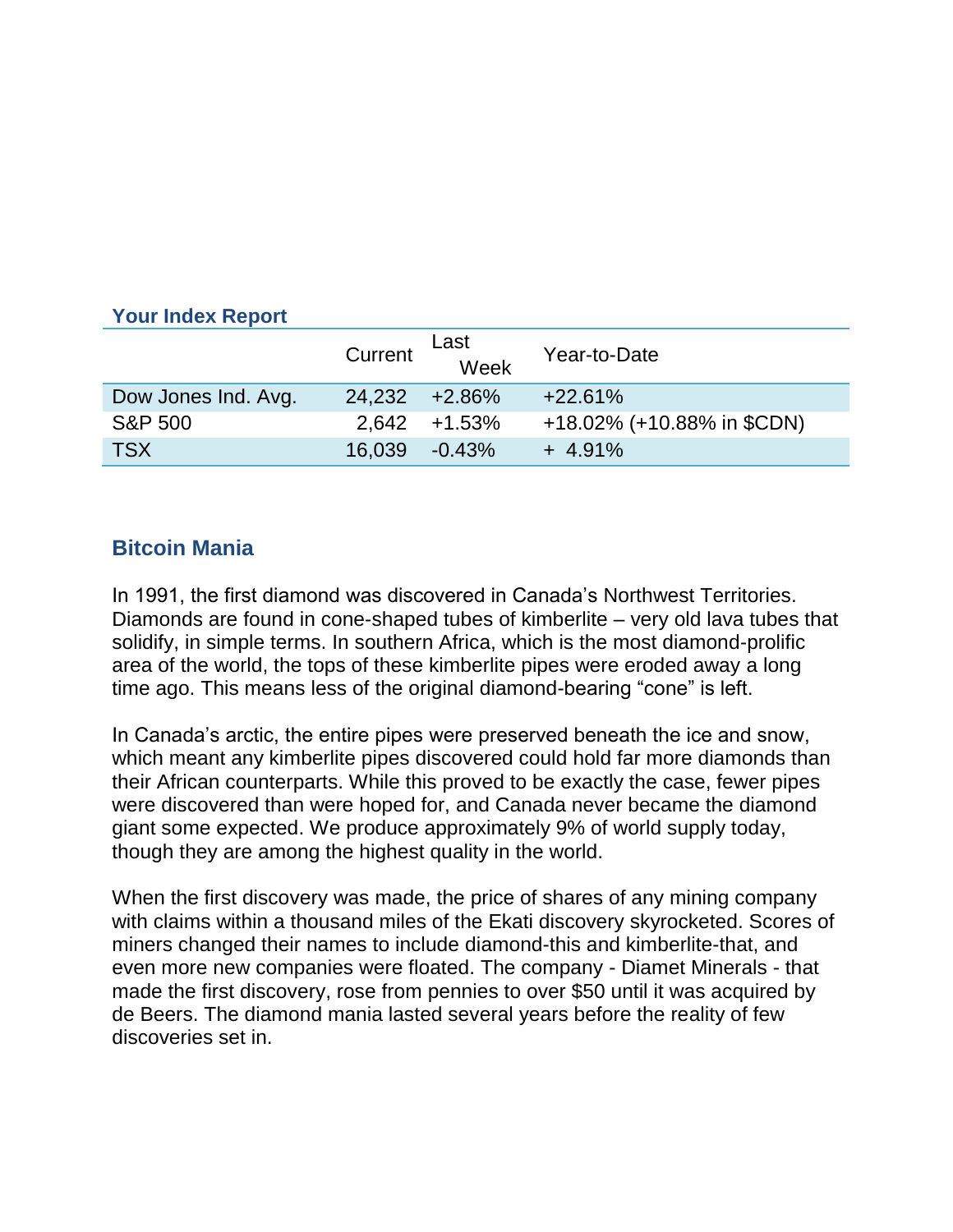We have seen many manias since then. Fibre optics and the dot.com bubble in 2000. Graphite five years ago and lithium last year. The biggest of them all, though, is Bitcoin.

Bitcoin is a digital currency. You exchange your dollars or yen or rubles for Bitcoin and then spend them like you would any other money. But, they do not exist in physical form.

Anyone with a shaky currency (Venezuela), with money they want to get out of the country (China, Russia), or involved in crime (everywhere) is keenly interested in Bitcoin. It is money that is unregulated, untaxed, and invisible.

Bitcoin surged from a few dollars years ago to US \$1,000 on January  $1<sup>st</sup>$  of 2017, only to touch over US \$11,000 today. A Bitcoin exchange has signed up more new accounts than Charles Schwab, the brokerage company, so the public is definitely embracing this boom with both hands.

Manias rely on scarcity. More demand coupled with limited supply equals a higher price. Bitcoin is supposed to only ever have 21 million "coins" in total and we are at about 16 million now. But watch out. The financiers are coming.

The CME futures exchange is developing a futures contract on Bitcoin, which means they will be able to create more in an artificial way. A large competitor called Ethereum is almost the same size as Bitcoin, and there are reportedly 1,322 other cryptocurrencies listed on the Coinmarketcap.com website.

In other words, the scarcity of these new digital currencies will vanish in time. Whenever there are huge profits, financiers create supply to meet the demand.

In the long run, digital cash is here to stay and the world will never be quite the same. But in the short term, Bitcoin is due for a tumble at some point. It could go even higher first, but the eventual decline will then likely be even more steep.

Here's what we are watching:

- $\bullet$  How not when will governments seek to regulate and tax Bitcoin?
- How will this affect the price?
- When will governments implement their own all-digital currencies? In other words, make physical cash obsolete?
- If Bitcoin does tumble, what effect will this have on stock markets? Bitcoin is symptomatic of the rise of risk-taking behaviour. More and more people are taking on risk they do not understand.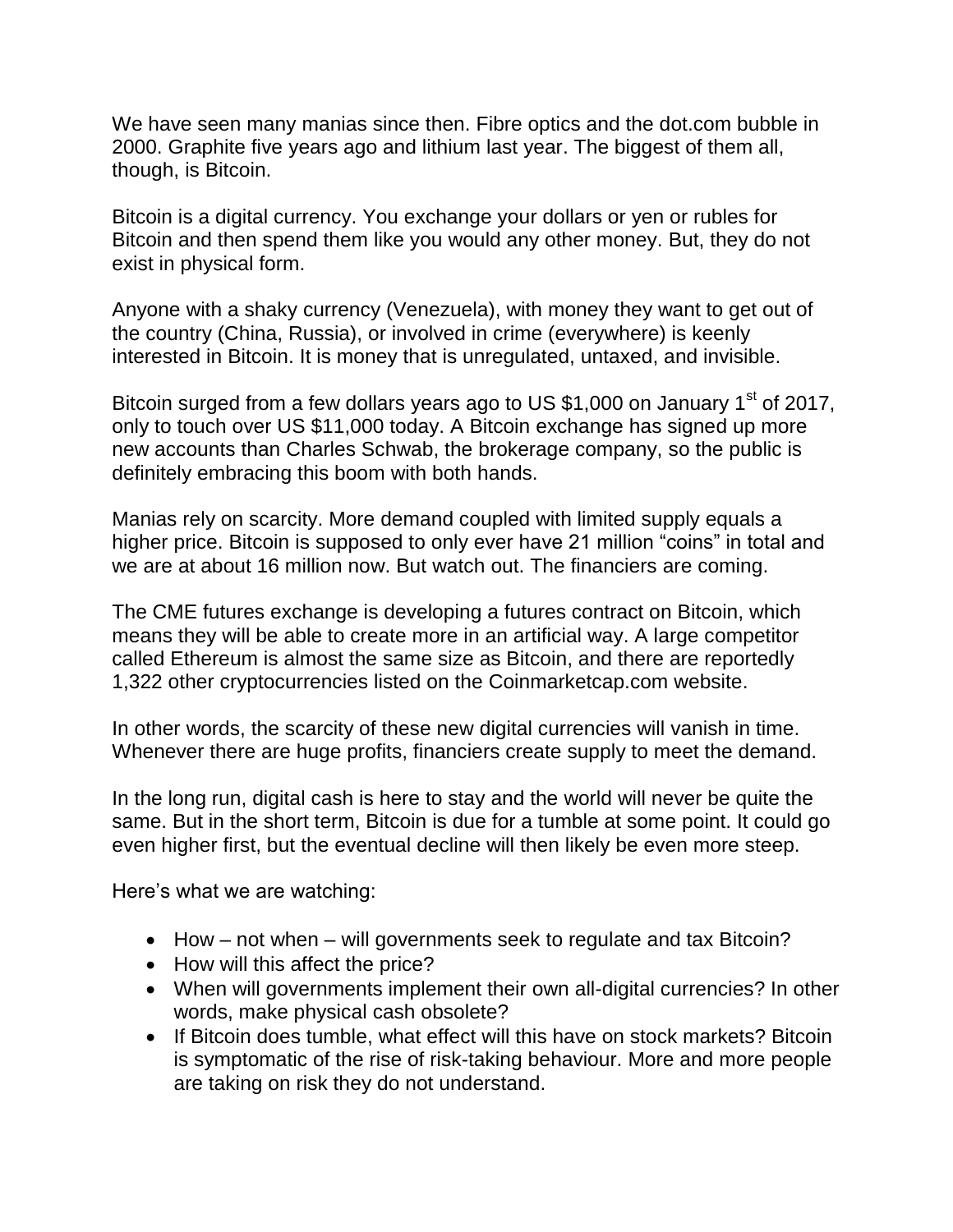# **Gold Coins vs. Bitcoins**

What does this do to gold? Gold has been the hardest and most physical currency for the last 5,000 years. Bitcoin has temporarily taken that crown.

However, not everyone is buying into Bitcoin:

*Germans are a major buyer of gold according to the recent report from the World Gold Council. From the WGC, "Germany has established itself as a 100 tonneplus per year market for bars and coins.*

*German investors have an acute awareness of the wealth-eroding effects of financial instability. Hyper-inflation in the 1920s lingers on in the collective memory but, perhaps more importantly, German investors have seen fiat currencies come and go: in the past 100 years, Germany has had eight different currencies."*

*Peter Boockvar, The Lindsey Group*

# **Tax Reduction, Market Expansion**

The S&P 500 in Canadian dollars, is up 10% so far this year. It is up over 5% in just the last month.

Part of this can be attributed to enthusiasm about a pending tax cut in the US. Those opposing the bill say it will add to the deficit. Those supporting it say it will promote growth.

Either way, stocks like the idea.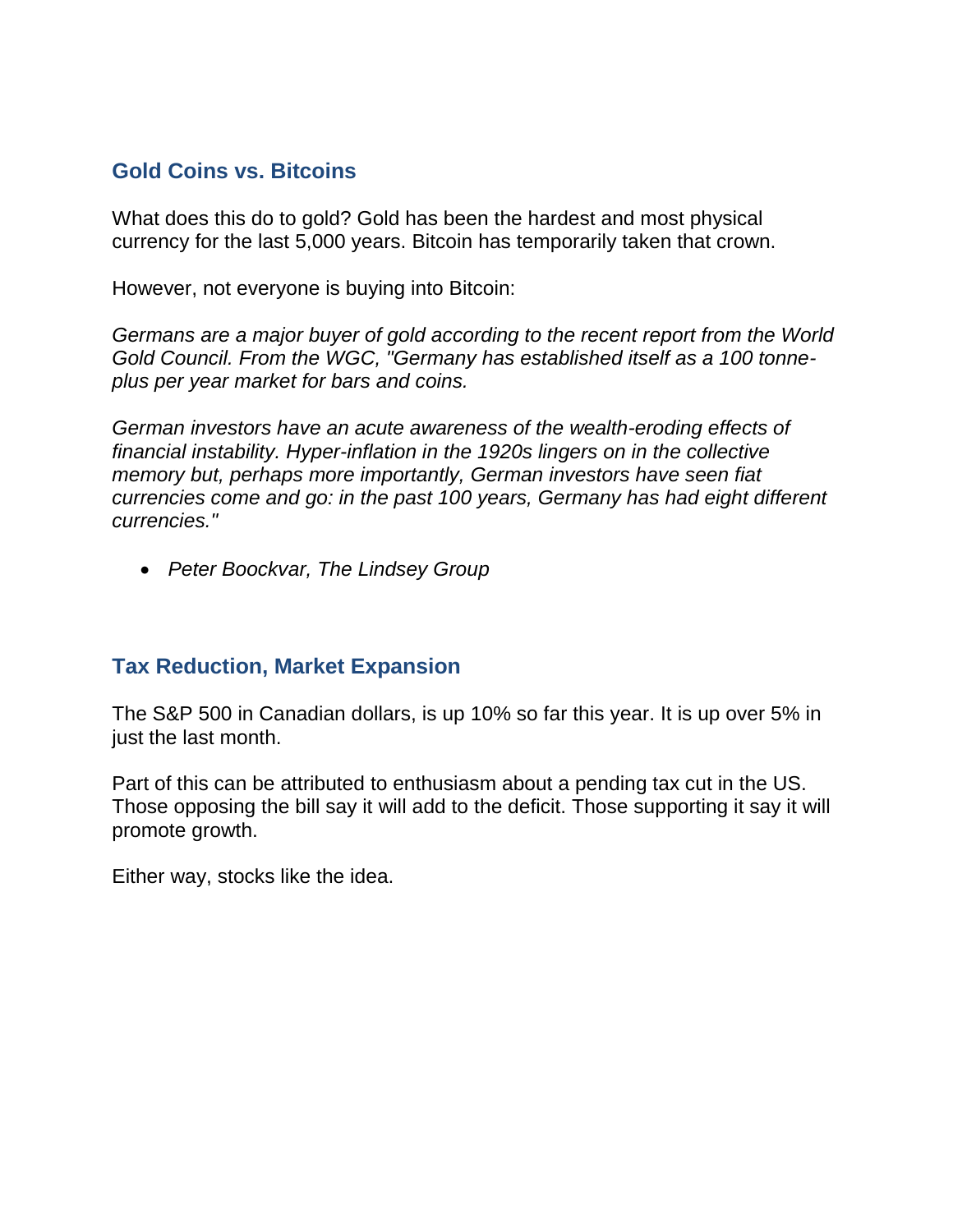

US tax reduction is not the only thing lifting stocks. Global growth is also helping.

US growth in the  $3^{rd}$  quarter, originally set at 3.0%, was raised to 3.3% as more data came in.

Current models have the  $4<sup>th</sup>$  quarter tracking at +3.4%, which would make this the third consecutive quarter of above-3.0% growth, the longest such stretch since early 2005.

Our Ned Davis Research models predict the next recession as being at least a year away, or more. Things are still getting better, not worse.

What are we watching and doing?

- 1. Letting profits ride. We have taken enough gains already this year.
- 2. Technology stocks are correcting. This is a good thing for those wanting to get in, but we are also seeing more interest in "old economy" stocks such as banks and food companies. Some of our laggard value funds and managers, which are full of these, are about to see their performance improve.
- 3. There is fierce tax-loss selling happening right now. This is where people with capital gains sell their losers to crystallize an offsetting tax loss.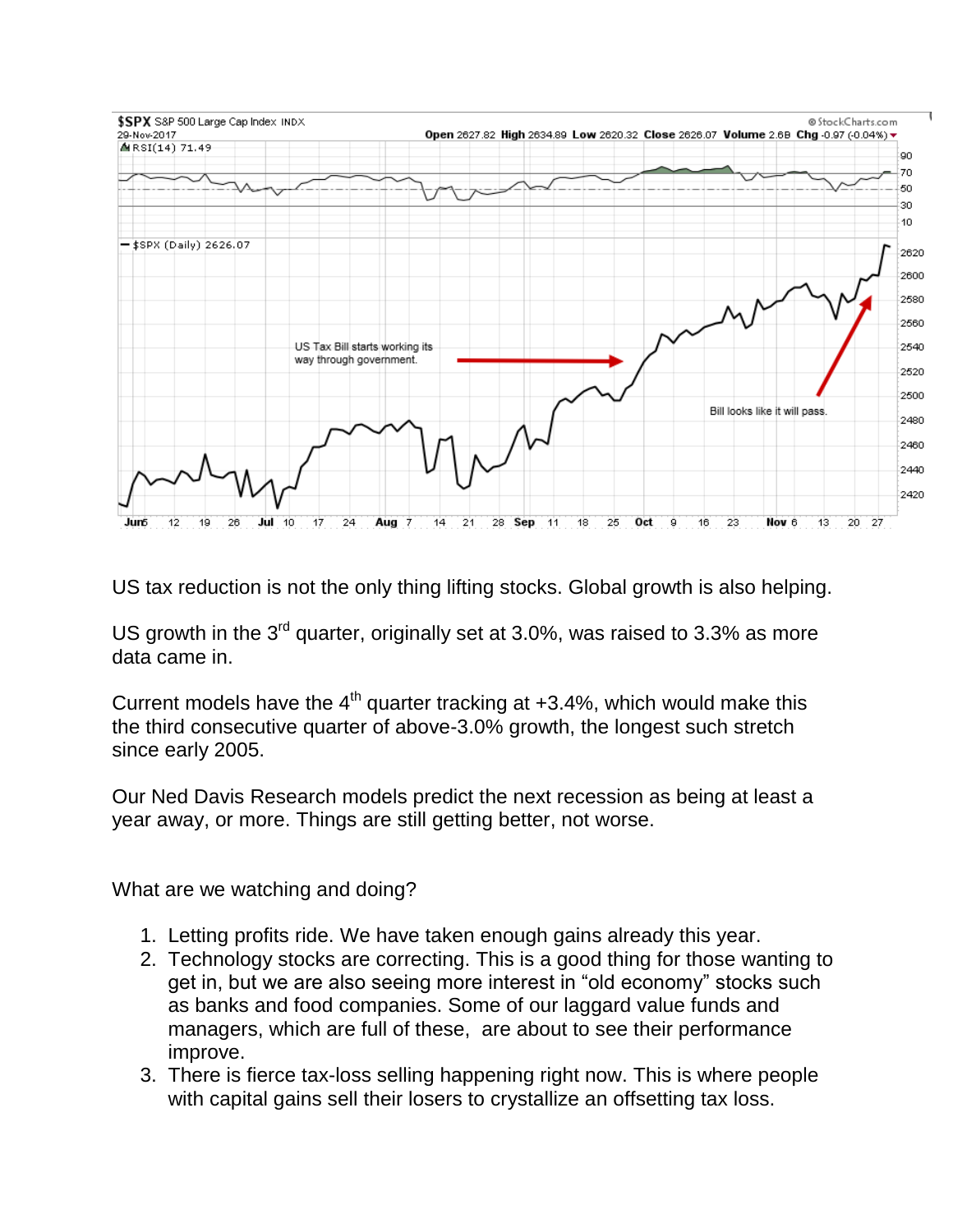Energy and health care stocks top this list, so this is where we are looking for bargains.

# **Disruption, Continued**

Our last letter on Disruption was one of our more popular ones in recent years.

A few further quotes and thoughts on this enormous theme.

*"Not since the late nineteenth century have we seen more innovation platforms evolving at the same time. Roughly 150 years ago, the three innovation platforms changing the world were:* 

- *the internal combustion engine*
- *the telephone*
- *electricity*

*Today, the five innovation platforms are:*

- *genomic sequencing*
- *robotics*
- *energy storage*
- *connected mobile devices/artificial intelligence*
- *Blockchain technology.*

*Thanks to the three innovation platforms in the late 1800s, unit growth and productivity exploded as costs dropped, creating a "deflationary boom" and an inverted yield curve".*

- *Catherine Wood from ARK Invest*

Other more mundane trends are being driven by the Millennial generation, a group which now outnumbers the Baby Boomers.

Here are two broad trends influenced by the Millennials that were not previously mentioned.

First, Jim Cramer notes the preference among younger people for chicken over beef. We own Tyson (**NYSE TSN**), the country's largest chicken and pork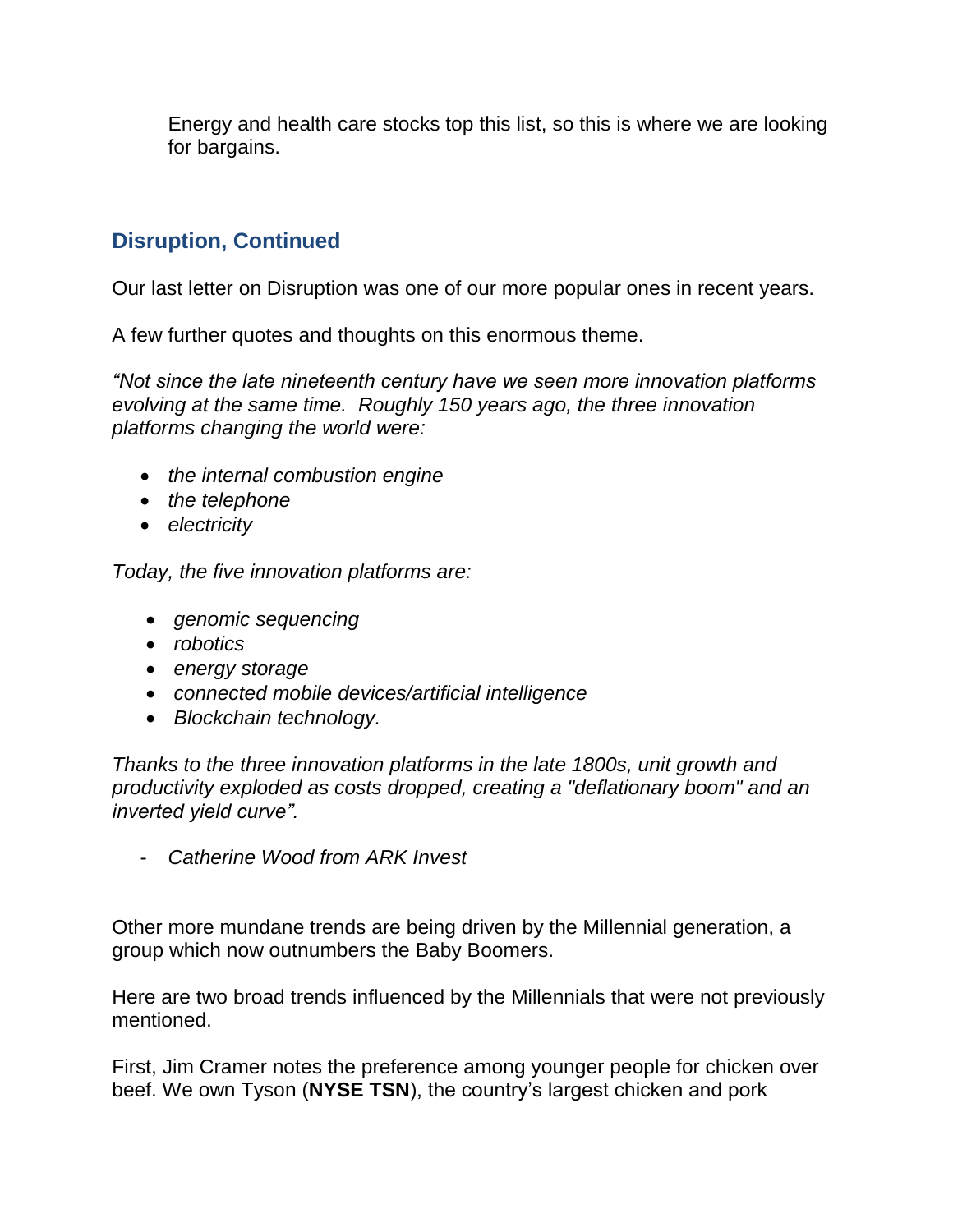producer. It is enjoying surging sales thanks to such companies as McDonald's, which have launched more and more chicken products. Chicken is perceived to be a healthier and lighter protein than beef and volumes bear this out.

Second, jewelry sales are dropping sharply. Once the epitome of fashion for women, diamonds are no longer a girl's best friend. What is? How about a new iPhone? Thanks to lower incomes, smaller living spaces, and an urge to "renew and replace" every couple of years, "techno-bling" has taken over from expensive rings and necklaces. Plus, fewer people are getting married, and those who do are waiting until their thirties.

*We want to say thanks to our clients for introducing their friends and family members to us throughout the year. It's a tremendous compliment and a huge responsibility, and something we never take lightly.*

# **Downsizing**

Canadian Baby Boomers are aging. Each day, approximately 1,000 of us turn 65. In the US, this number is 10,000 per day. Many 65 year-olds are as fit as a 55 year-old a decade ago, so perhaps 65 really is the new 55. That is the sort of math we can all embrace.

As people age, their kids move out and they begin the gradual process of decluttering and downsizing. Out go the old toys and sports equipment. Bedrooms are turned into offices and sewing rooms.

Eventually, even the house itself gets downsized. Why live in 4,000 square feet when 1,800 will do just fine? This is where downsizing starts to get difficult. What do you keep and what do you pass along to kids? What has value and what doesn't?

An article in the New York Times talks about the rise in the businesses of storage and organizational consultants. It is a good read for anyone about to "shrink their footprint".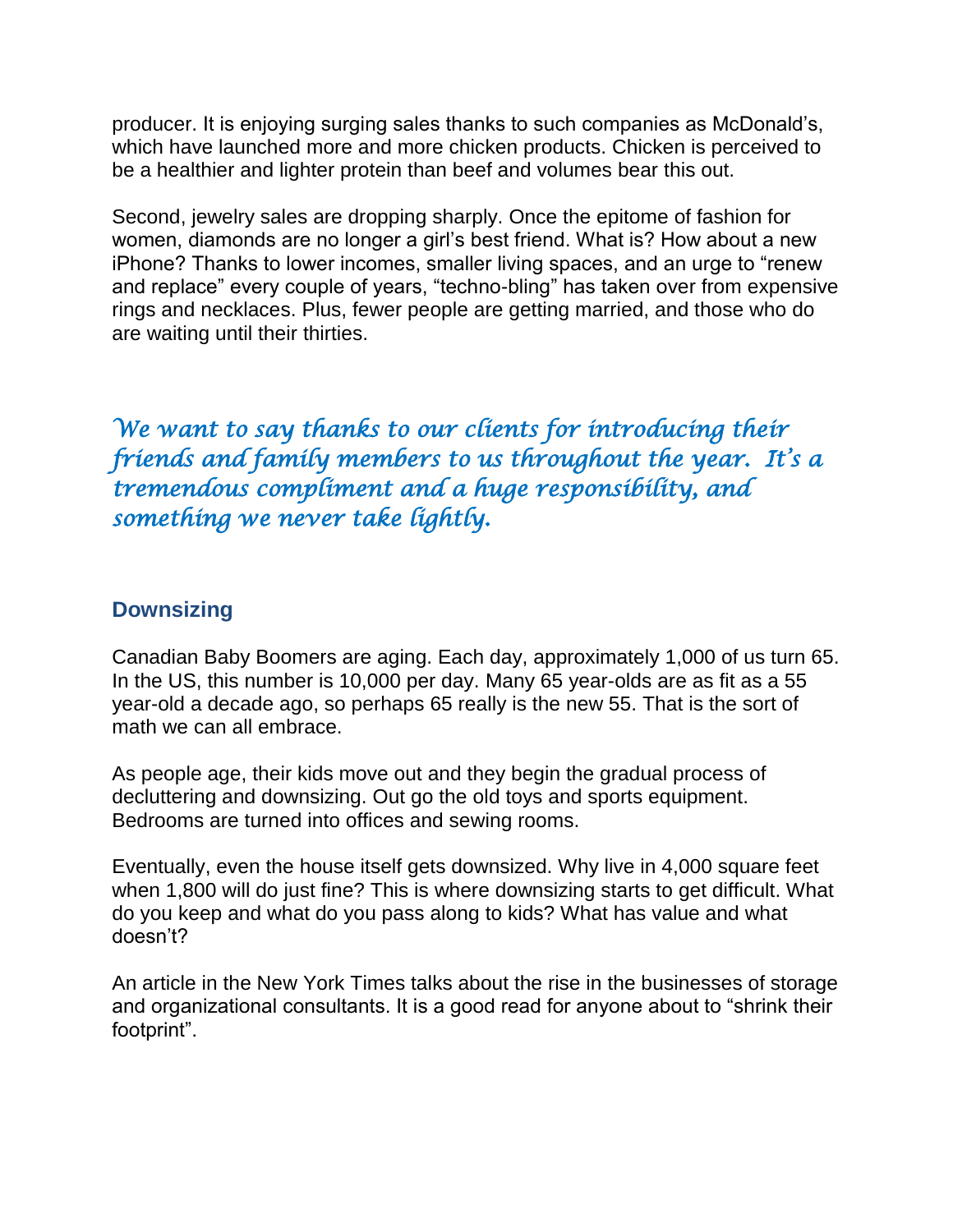[https://www.nytimes.com/2017/08/18/your-money/aging-parents-with-lots-of](https://www.nytimes.com/2017/08/18/your-money/aging-parents-with-lots-of-stuff-and-children-who-dont-want-it.html)[stuff-and-children-who-dont-want-it.html](https://www.nytimes.com/2017/08/18/your-money/aging-parents-with-lots-of-stuff-and-children-who-dont-want-it.html)

### **<http://www.raymondjames.ca/siluchhill/>**

We thank you for your business and your referrals and we hope you find our site user friendly and informative. We would welcome your comments.

#### **How to contact us:**

[paul.siluch@raymondjames.ca](https://owa-kel.raymondjames.ca/owa/redir.aspx?SURL=z0BxOCXDlQ-Aad1f_a9igaARxm5Rd1VXE7UcmD4mZ3IZiacj7DPTCG0AYQBpAGwAdABvADoAcABhAHUAbAAuAHMAaQBsAHUAYwBoAEAAcgBhAHkAbQBvAG4AZABqAGEAbQBlAHMALgBjAGEA&URL=mailto%3apaul.siluch%40raymondjames.ca) [lisa.hill@raymondjames.ca](https://owa-kel.raymondjames.ca/owa/redir.aspx?SURL=glaBgdTdxPMFpiw4eumg-PzZXpo9vJyObrXLs1TKtIAZiacj7DPTCG0AYQBpAGwAdABvADoAbABpAHMAYQAuAGgAaQBsAGwAQAByAGEAeQBtAG8AbgBkAGoAYQBtAGUAcwAuAGMAYQA.&URL=mailto%3alisa.hill%40raymondjames.ca) [peter.mazzoni@raymondjames.ca](https://owa-kel.raymondjames.ca/owa/redir.aspx?SURL=3c7mDL9-cZxYXt7CvkOu20QVFy1WCaDQxUZ3BQE6vecZiacj7DPTCG0AYQBpAGwAdABvADoAcABlAHQAZQByAC4AbQBhAHoAegBvAG4AaQBAAHIAYQB5AG0AbwBuAGQAagBhAG0AZQBzAC4AYwBhAA..&URL=mailto%3apeter.mazzoni%40raymondjames.ca)

# (250) 405-2417

#### *Disclaimers*

The information contained in this newsletter was obtained from sources believed to be reliable, however, we cannot *represent that it is accurate or complete. [It is provided as a general source of information and should not be](https://owa-kel.raymondjames.ca/owa/redir.aspx?SURL=z0BxOCXDlQ-Aad1f_a9igaARxm5Rd1VXE7UcmD4mZ3IZiacj7DPTCG0AYQBpAGwAdABvADoAcABhAHUAbAAuAHMAaQBsAHUAYwBoAEAAcgBhAHkAbQBvAG4AZABqAGEAbQBlAHMALgBjAGEA&URL=mailto%3apaul.siluch%40raymondjames.ca)  [considered personal investment advice or solicitation to buy or sell securities.](https://owa-kel.raymondjames.ca/owa/redir.aspx?SURL=z0BxOCXDlQ-Aad1f_a9igaARxm5Rd1VXE7UcmD4mZ3IZiacj7DPTCG0AYQBpAGwAdABvADoAcABhAHUAbAAuAHMAaQBsAHUAYwBoAEAAcgBhAHkAbQBvAG4AZABqAGEAbQBlAHMALgBjAGEA&URL=mailto%3apaul.siluch%40raymondjames.ca) The views expressed are those of the [authors, Paul Siluch and Lisa Hill, and not necessarily those of Raymond James Ltd.](https://owa-kel.raymondjames.ca/owa/redir.aspx?SURL=z0BxOCXDlQ-Aad1f_a9igaARxm5Rd1VXE7UcmD4mZ3IZiacj7DPTCG0AYQBpAGwAdABvADoAcABhAHUAbAAuAHMAaQBsAHUAYwBoAEAAcgBhAHkAbQBvAG4AZABqAGEAbQBlAHMALgBjAGEA&URL=mailto%3apaul.siluch%40raymondjames.ca) Commissions, trailing [commissions, management fees and expenses all may be associated with mutual funds.](https://owa-kel.raymondjames.ca/owa/redir.aspx?SURL=z0BxOCXDlQ-Aad1f_a9igaARxm5Rd1VXE7UcmD4mZ3IZiacj7DPTCG0AYQBpAGwAdABvADoAcABhAHUAbAAuAHMAaQBsAHUAYwBoAEAAcgBhAHkAbQBvAG4AZABqAGEAbQBlAHMALgBjAGEA&URL=mailto%3apaul.siluch%40raymondjames.ca) Please read the prospectus before investing. [The indicated rates of return are the historical annual compounded total returns including changes](https://owa-kel.raymondjames.ca/owa/redir.aspx?SURL=z0BxOCXDlQ-Aad1f_a9igaARxm5Rd1VXE7UcmD4mZ3IZiacj7DPTCG0AYQBpAGwAdABvADoAcABhAHUAbAAuAHMAaQBsAHUAYwBoAEAAcgBhAHkAbQBvAG4AZABqAGEAbQBlAHMALgBjAGEA&URL=mailto%3apaul.siluch%40raymondjames.ca)  [in unit value and reinvestment of all distributions and do not take into account sales, redemption, distribution or](https://owa-kel.raymondjames.ca/owa/redir.aspx?SURL=z0BxOCXDlQ-Aad1f_a9igaARxm5Rd1VXE7UcmD4mZ3IZiacj7DPTCG0AYQBpAGwAdABvADoAcABhAHUAbAAuAHMAaQBsAHUAYwBoAEAAcgBhAHkAbQBvAG4AZABqAGEAbQBlAHMALgBjAGEA&URL=mailto%3apaul.siluch%40raymondjames.ca)  [optional charges or income taxes payable by any security holder that would have reduced returns. Mutual funds are](https://owa-kel.raymondjames.ca/owa/redir.aspx?SURL=z0BxOCXDlQ-Aad1f_a9igaARxm5Rd1VXE7UcmD4mZ3IZiacj7DPTCG0AYQBpAGwAdABvADoAcABhAHUAbAAuAHMAaQBsAHUAYwBoAEAAcgBhAHkAbQBvAG4AZABqAGEAbQBlAHMALgBjAGEA&URL=mailto%3apaul.siluch%40raymondjames.ca)  not guaranteed, [their values change frequently and past performance may not be repeated.](https://owa-kel.raymondjames.ca/owa/redir.aspx?SURL=z0BxOCXDlQ-Aad1f_a9igaARxm5Rd1VXE7UcmD4mZ3IZiacj7DPTCG0AYQBpAGwAdABvADoAcABhAHUAbAAuAHMAaQBsAHUAYwBoAEAAcgBhAHkAbQBvAG4AZABqAGEAbQBlAHMALgBjAGEA&URL=mailto%3apaul.siluch%40raymondjames.ca) This newsletter is [intended for distribution only in those jurisdictions where Raymond James Ltd. is registered as a dealer in](https://owa-kel.raymondjames.ca/owa/redir.aspx?SURL=z0BxOCXDlQ-Aad1f_a9igaARxm5Rd1VXE7UcmD4mZ3IZiacj7DPTCG0AYQBpAGwAdABvADoAcABhAHUAbAAuAHMAaQBsAHUAYwBoAEAAcgBhAHkAbQBvAG4AZABqAGEAbQBlAHMALgBjAGEA&URL=mailto%3apaul.siluch%40raymondjames.ca)  securities. [Any distribution or dissemination of this newsletter in any other jurisdiction is strictly prohibited.](https://owa-kel.raymondjames.ca/owa/redir.aspx?SURL=z0BxOCXDlQ-Aad1f_a9igaARxm5Rd1VXE7UcmD4mZ3IZiacj7DPTCG0AYQBpAGwAdABvADoAcABhAHUAbAAuAHMAaQBsAHUAYwBoAEAAcgBhAHkAbQBvAG4AZABqAGEAbQBlAHMALgBjAGEA&URL=mailto%3apaul.siluch%40raymondjames.ca) This [newsletter is not intended for nor should it be distributed to any person in the USA. Raymond James Ltd. is a member](https://owa-kel.raymondjames.ca/owa/redir.aspx?SURL=z0BxOCXDlQ-Aad1f_a9igaARxm5Rd1VXE7UcmD4mZ3IZiacj7DPTCG0AYQBpAGwAdABvADoAcABhAHUAbAAuAHMAaQBsAHUAYwBoAEAAcgBhAHkAbQBvAG4AZABqAGEAbQBlAHMALgBjAGEA&URL=mailto%3apaul.siluch%40raymondjames.ca)  [of the Canadian Investor Protection Fund.](https://owa-kel.raymondjames.ca/owa/redir.aspx?SURL=z0BxOCXDlQ-Aad1f_a9igaARxm5Rd1VXE7UcmD4mZ3IZiacj7DPTCG0AYQBpAGwAdABvADoAcABhAHUAbAAuAHMAaQBsAHUAYwBoAEAAcgBhAHkAbQBvAG4AZABqAGEAbQBlAHMALgBjAGEA&URL=mailto%3apaul.siluch%40raymondjames.ca)* 

*Raymond James [does not accept orders and/or instructions regarding your account by e-mail, voice mail, fax or any](https://owa-kel.raymondjames.ca/owa/redir.aspx?SURL=z0BxOCXDlQ-Aad1f_a9igaARxm5Rd1VXE7UcmD4mZ3IZiacj7DPTCG0AYQBpAGwAdABvADoAcABhAHUAbAAuAHMAaQBsAHUAYwBoAEAAcgBhAHkAbQBvAG4AZABqAGEAbQBlAHMALgBjAGEA&URL=mailto%3apaul.siluch%40raymondjames.ca)  alternate method. [Transactional details do not supersede normal trade confirmations or statements.](https://owa-kel.raymondjames.ca/owa/redir.aspx?SURL=z0BxOCXDlQ-Aad1f_a9igaARxm5Rd1VXE7UcmD4mZ3IZiacj7DPTCG0AYQBpAGwAdABvADoAcABhAHUAbAAuAHMAaQBsAHUAYwBoAEAAcgBhAHkAbQBvAG4AZABqAGEAbQBlAHMALgBjAGEA&URL=mailto%3apaul.siluch%40raymondjames.ca) E-mail sent [through the Internet is not secure or confidential.](https://owa-kel.raymondjames.ca/owa/redir.aspx?SURL=z0BxOCXDlQ-Aad1f_a9igaARxm5Rd1VXE7UcmD4mZ3IZiacj7DPTCG0AYQBpAGwAdABvADoAcABhAHUAbAAuAHMAaQBsAHUAYwBoAEAAcgBhAHkAbQBvAG4AZABqAGEAbQBlAHMALgBjAGEA&URL=mailto%3apaul.siluch%40raymondjames.ca) We reserve the right to monitor all e-mail.*

*[Any information provided in this e-mail has been prepared from sources believed to be reliable, but is not guaranteed](https://owa-kel.raymondjames.ca/owa/redir.aspx?SURL=z0BxOCXDlQ-Aad1f_a9igaARxm5Rd1VXE7UcmD4mZ3IZiacj7DPTCG0AYQBpAGwAdABvADoAcABhAHUAbAAuAHMAaQBsAHUAYwBoAEAAcgBhAHkAbQBvAG4AZABqAGEAbQBlAHMALgBjAGEA&URL=mailto%3apaul.siluch%40raymondjames.ca)  by Raymond James [and is not a complete summary or statement of all available data necessary for making an](https://owa-kel.raymondjames.ca/owa/redir.aspx?SURL=z0BxOCXDlQ-Aad1f_a9igaARxm5Rd1VXE7UcmD4mZ3IZiacj7DPTCG0AYQBpAGwAdABvADoAcABhAHUAbAAuAHMAaQBsAHUAYwBoAEAAcgBhAHkAbQBvAG4AZABqAGEAbQBlAHMALgBjAGEA&URL=mailto%3apaul.siluch%40raymondjames.ca)  investment decision. [Any information provided is for informational purposes only and does not constitute a](https://owa-kel.raymondjames.ca/owa/redir.aspx?SURL=z0BxOCXDlQ-Aad1f_a9igaARxm5Rd1VXE7UcmD4mZ3IZiacj7DPTCG0AYQBpAGwAdABvADoAcABhAHUAbAAuAHMAaQBsAHUAYwBoAEAAcgBhAHkAbQBvAG4AZABqAGEAbQBlAHMALgBjAGEA&URL=mailto%3apaul.siluch%40raymondjames.ca)  recommendation. Raymond James [and its employees may own options, rights or warrants to purchase any of the](https://owa-kel.raymondjames.ca/owa/redir.aspx?SURL=z0BxOCXDlQ-Aad1f_a9igaARxm5Rd1VXE7UcmD4mZ3IZiacj7DPTCG0AYQBpAGwAdABvADoAcABhAHUAbAAuAHMAaQBsAHUAYwBoAEAAcgBhAHkAbQBvAG4AZABqAGEAbQBlAHMALgBjAGEA&URL=mailto%3apaul.siluch%40raymondjames.ca)  securities mentioned in e-mail. [This e-mail is intended only for the person or entity to which it is addressed and may](https://owa-kel.raymondjames.ca/owa/redir.aspx?SURL=z0BxOCXDlQ-Aad1f_a9igaARxm5Rd1VXE7UcmD4mZ3IZiacj7DPTCG0AYQBpAGwAdABvADoAcABhAHUAbAAuAHMAaQBsAHUAYwBoAEAAcgBhAHkAbQBvAG4AZABqAGEAbQBlAHMALgBjAGEA&URL=mailto%3apaul.siluch%40raymondjames.ca)  contain confidential and/or privileged material. [Any review, retransmission, dissemination or other use of, or taking of](https://owa-kel.raymondjames.ca/owa/redir.aspx?SURL=z0BxOCXDlQ-Aad1f_a9igaARxm5Rd1VXE7UcmD4mZ3IZiacj7DPTCG0AYQBpAGwAdABvADoAcABhAHUAbAAuAHMAaQBsAHUAYwBoAEAAcgBhAHkAbQBvAG4AZABqAGEAbQBlAHMALgBjAGEA&URL=mailto%3apaul.siluch%40raymondjames.ca)  [any action in reliance upon, this information by persons or entities other than the intended recipient is prohibited.](https://owa-kel.raymondjames.ca/owa/redir.aspx?SURL=z0BxOCXDlQ-Aad1f_a9igaARxm5Rd1VXE7UcmD4mZ3IZiacj7DPTCG0AYQBpAGwAdABvADoAcABhAHUAbAAuAHMAaQBsAHUAYwBoAEAAcgBhAHkAbQBvAG4AZABqAGEAbQBlAHMALgBjAGEA&URL=mailto%3apaul.siluch%40raymondjames.ca)*

*This email newsletter may provide links to other Internet sites for the convenience of users. Raymond James Ltd. is not responsible for the availability or content of these external sites, nor does Raymond James Ltd endorse, warrant or guarantee the products, services or information described or offered at these other Internet sites. Users cannot assume that the external sites will abide by the same Privacy Policy which Raymond James Ltd adheres to.*